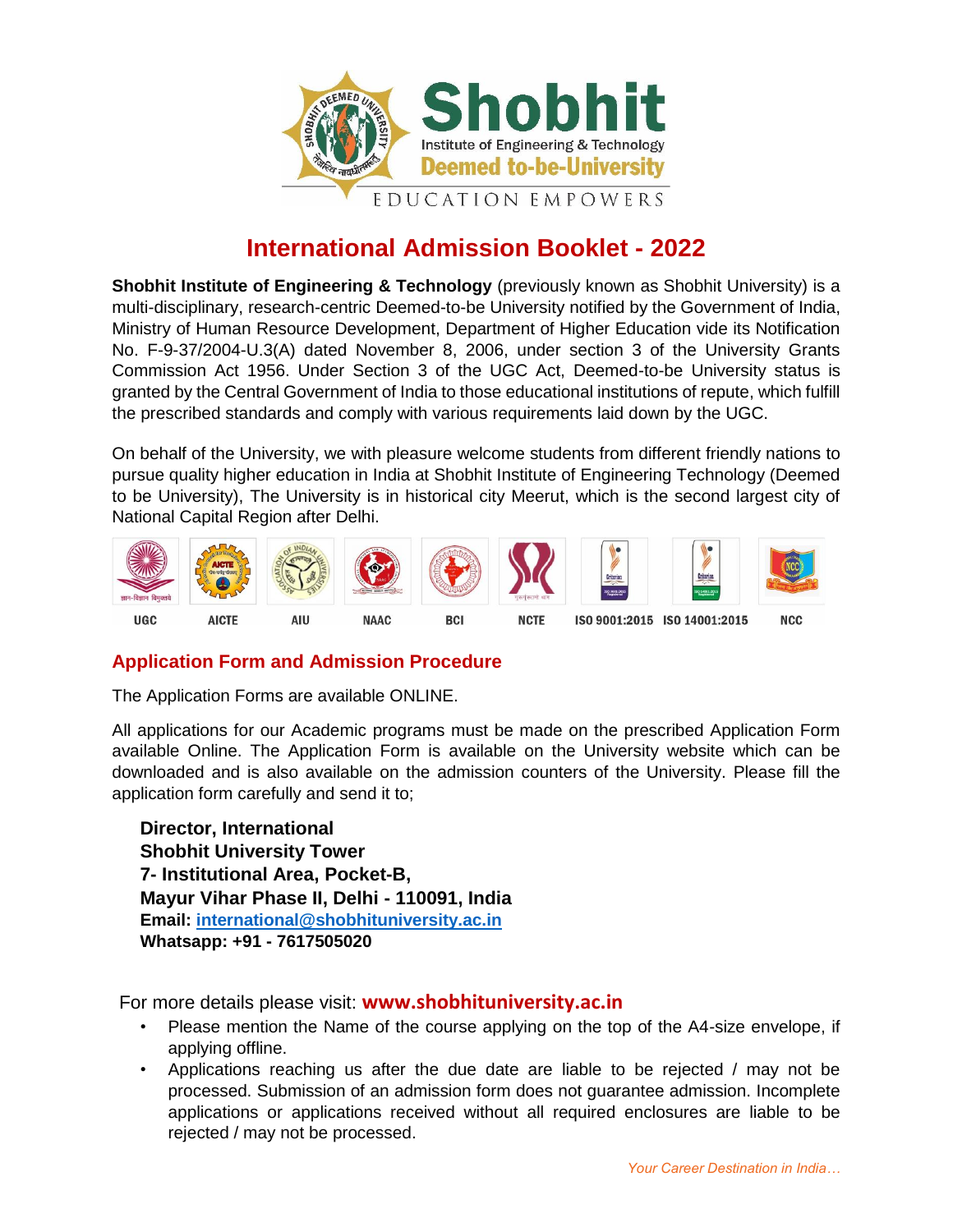• In case any Board / University awards grades instead of marks, the calculation of equivalent marks would be based on the procedure prescribed by the Board / University. In case a University does not have any scheme for converting CGPA into equivalent marks, the equivalence would be established by dividing obtained CGPA with the maximum possible CGPA and multiplying the resultant with 100.

### **Dear candidate,**

Thanks for choosing Shobhit University as your career destination.

At Shobhit University, we look to the future and believe in innovation; a vibrant, forward-thinking University with a reputation for high achievers among students, academics and researchers. And as you make the big decision as to where you would like to spend your university years, there are specific things you might like to know about us.

- 1. We're not an ' ancient' University and won't want to be. What excites us is to provide quality teaching and research that makes a difference to the world – today and tomorrow.
- 2. Across all our departments, we have a reputation for 'being pragmatic by equipping and orienting you with practical approaches to face emerging challenges'. Our courses are geared towards delivering genuine practical value and our close links with the business provide you with excellent opportunities to get your careers take off with a great start. We think globally but act locally.
- 3. Our priority is to help you develop the skills that employers truly value. Whichever course you choose to study, these skills will include information management, problem-solving, communication and teamwork. These are the skills that will give you a genuine edge in your future career. It's this focus that sets us apart from many other universities; in particular our International Skills Development Centre Initiatives (ISDC).
- 4. We invest heavily in our teaching and learning facilities so that you can make the most of your university experience. We have been in teaching for more than 25 years, but our faculty is much more senior. With us, well-known experts, media gurus, scientists and leading business figures will be mentoring programs for you and provide you with support and guidance throughout your studies. To cap it all our Ignited Minds Lectures Series will provide you with the opportunity to interact with the best minds of the country and abroad.
- 5. All our students have access to excellent IT resources and latest audio visual aids. We have a number of computer laboratories with the latest hardware and software support. We provide network connectivity throughout the campus. There are also hot-spots across the University allowing Wi-Fi network access when and where you need it.
- 6. Students who enjoy sports and body fitness will love the facilities at Shobhit University. Our Centre for Sport and Recreation includes a cardio-vascular suite and numerous other facilities including squash, badminton, weight training and fitness classes. For lovers of outdoor sports, facilities ranging from athletics to football are available to choose from. It doesn't end there. There are a number of clubs, adventure sports and volunteer opportunities to join in– making new friends is never difficult at Shobhit University.
- 7. The University enthusiastically looks into the immediate & future needs of its students. Academic, training, placement, project and psychological needs of the students are carefully perceived, action plans formulated and implemented by the University Training & Placement Centre. We understand that active engagement of the industry with the academia is vital for developing the required skills in future professionals. Recognizing the current scenario of the 'skills gap' and to help industry to overcome it, we have launched the "Industry Engagement Initiative".
- 8. Shobhit University has mutual recognition, validation and partnerships with a range of reputed universities and research institutes globally. This has enabled it to pass through a rigorous process of mapping and matching required for mutual accreditation of programs and associated facilities, besides firmly securing for it a place on the global map.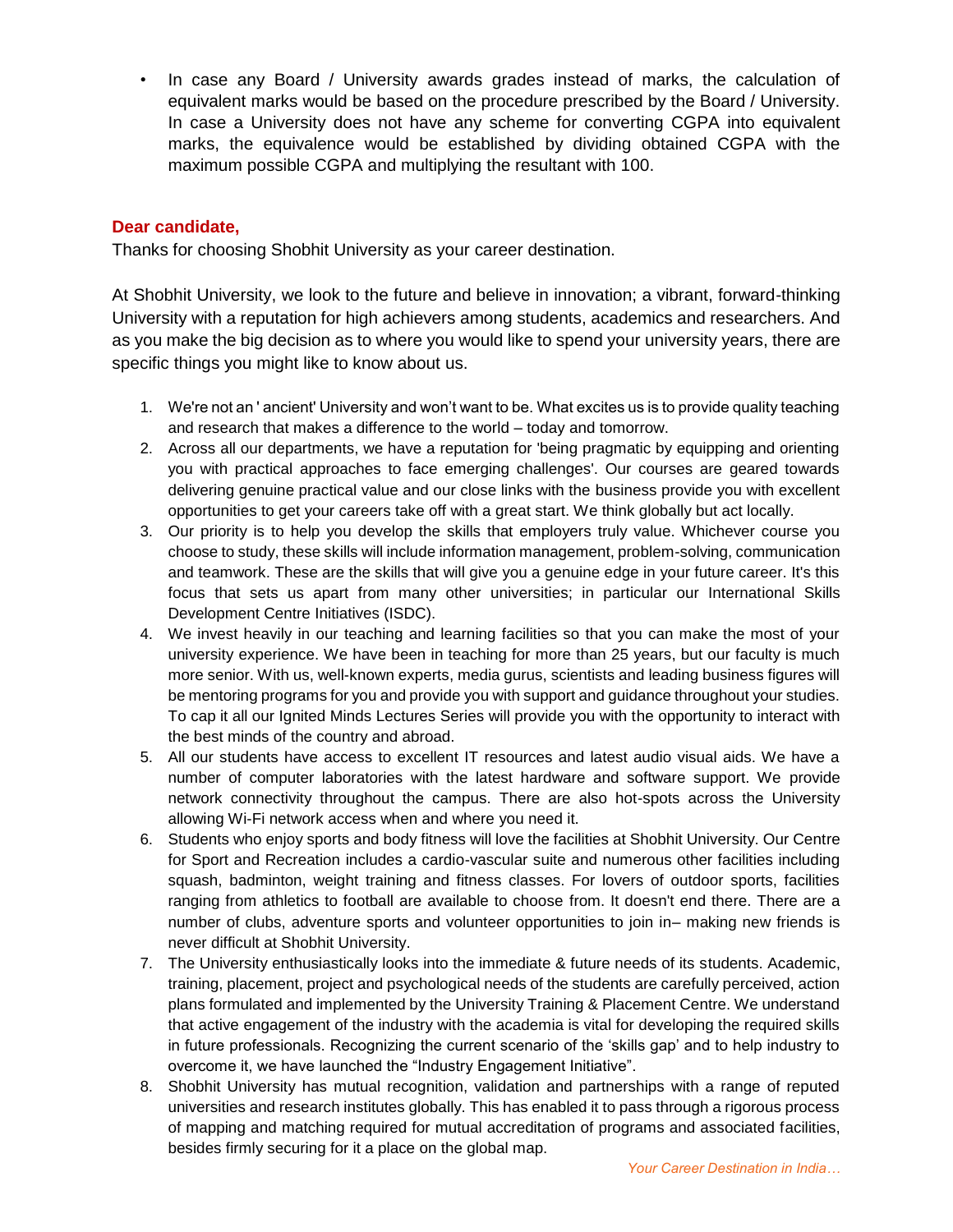9. Shobhit University believes that one good move makes all the difference. As an initiative to recognize the merit and hard work of our young aspiring professionals, we have instituted a number of Scholarships and Research fellowships for your benefit.

We are keen to receive applications from all potential students who could benefit from the courses which we offer.

Each course has its own requirements and details for the most common qualifications are given in each fact-file; remember that requirements can change, so please check the latest information online on the University website. If you have any other qualification, or you think may be able to enter without a traditional entry qualification please contact the Admissions Office.

### **English Language**

Because of the extensive reading and active class participation required for professional programs, proficiency in English is essential. In addition to satisfying the entrance requirements, student must produce evidence of proficiency in the use of the English language

### **Widening Participation**

Shobhit University is a friendly and motivating place to live, with students from a diverse range of backgrounds and cultures. We value this and are keen to extend the diversity of our student population particularly encouraging students from backgrounds where no one in the family has been to University. We do select on academic performance but these are not our only criteria. We are always interested in the context in which you have been studying and any factors which might have caused specific difficulties or disruptions.

### **More About Our Programs**

To find out more about our programs, please take a look at the relevant web pages, which contain details of program changes and new developments. Alternatively, contact the Admissions Office

### **Your Eligibility**

If you have any questions about your eligibility for a particular program, please contact the Admissions Office of the University.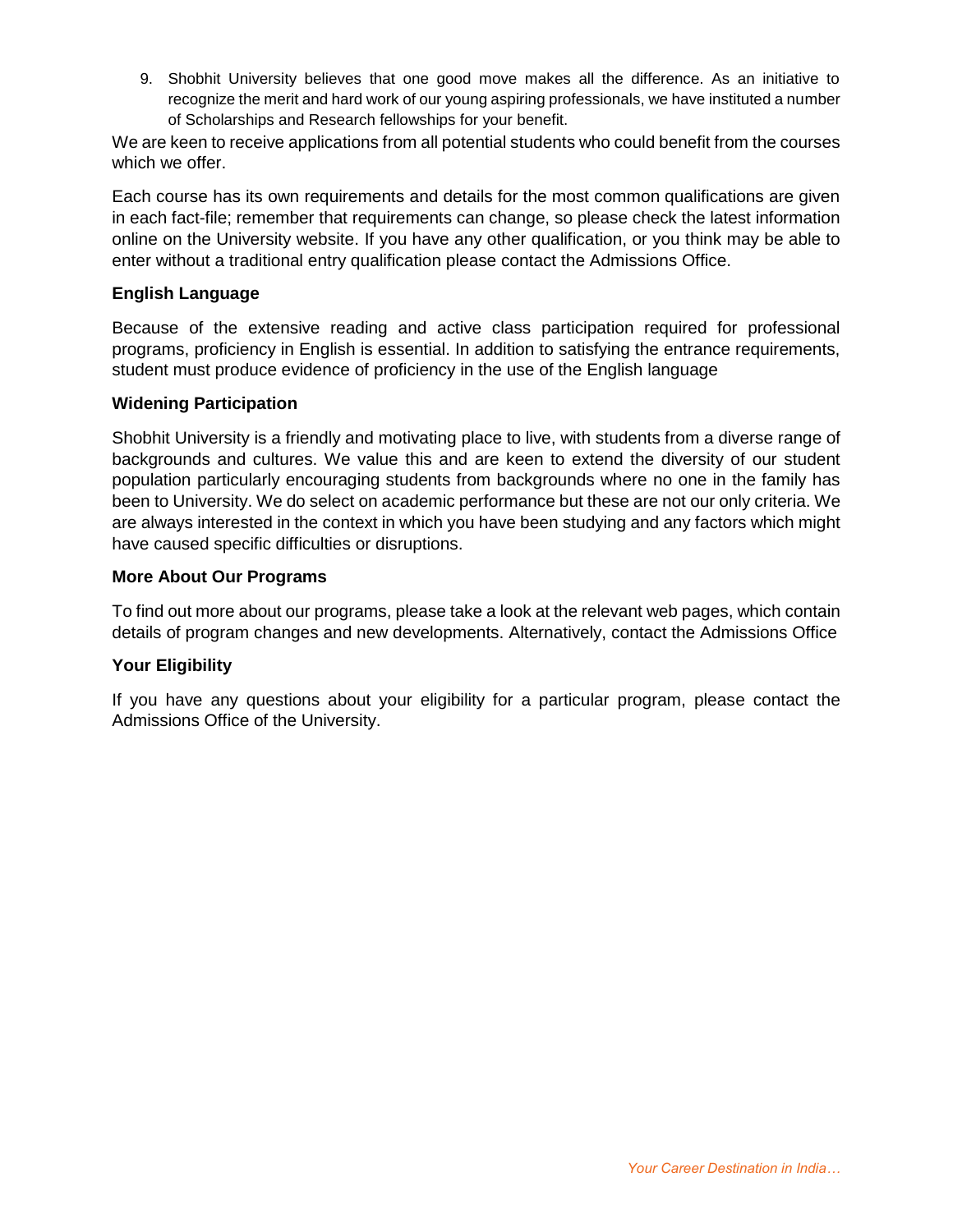# **PROGRAMS GUIDE FOR ACADEMIC SESSION 2022 -23**

### **Engineering Programs:**

Since 2000, the Faculty of Engineering has educated technically competent, socially responsible, highly successful engineers. Shobhit University is committed to an educational program that emphasizes technical excellence. Our graduates are igniting change in their careers, communities and the world.

### **B.Tech. (4 Years)**

- Agriculture Technology (Informatics)
- Biomedical Engineering
- Biotechnology
- Computer Science & Engineering

**Eligibility:** Admission to B.Tech. Programs for PIO / Foreign Nationals: Candidates studying a course approved by Association of Indian Universities (other than CBSE/ICSE/State Board/Matriculation) as equivalent to 10+2 system of India are eligible to apply. The last two years of such study should include Biology/Mathematics, Physics, Chemistry & English. The candidate should obtain an Equivalence Certificate from the Association of Indian Universities, A. I. U House, 16 Comrade Indrajit Gupta Marg (Kotla Marg ) New Delhi 110002. (Association of Indian Universities - [https://www.aiu.ac.in/\)](https://www.aiu.ac.in/)

#### **Fee:**

| Academic Fee & Other Charges   Processing Charges   Security Refundable (USD)<br>Per Annum (USD) | (USD)            |           |
|--------------------------------------------------------------------------------------------------|------------------|-----------|
| USD 5,000/- Per Annum                                                                            | USD 1,000/- Once | USD 500/- |

### **M.Tech. (2 Years)**

- Agriculture Technology (Informatics)
- **•** Biomedical Engineering
- Biotechnology
- Computer Engineering

**Eligibility:** Admission to M. Tech Programs is open to a student who passed B.Tech. or an equivalent degree in the allied branch of Engineering with a minimum of 55% marks from a recognized University. OR MCA or M.Sc. degree in a related branch with 60% or higher aggregate marks from a recognized University. The candidate should obtain an Equivalence Certificate from the Association of Indian Universities, A. I. U House, 16 Comrade Indrajit Gupta Marg (Kotla Marg) New Delhi 110002. (Association of Indian Universities - [https://www.aiu.ac.in/\)](https://www.aiu.ac.in/)

| Academic Fee & Other Charges   Processing Charges   Security Refundable (USD)<br>Per Annum (USD) | (USD)            |           |
|--------------------------------------------------------------------------------------------------|------------------|-----------|
| USD 5,000/- Per Annum                                                                            | USD 1,000/- Once | USD 300/- |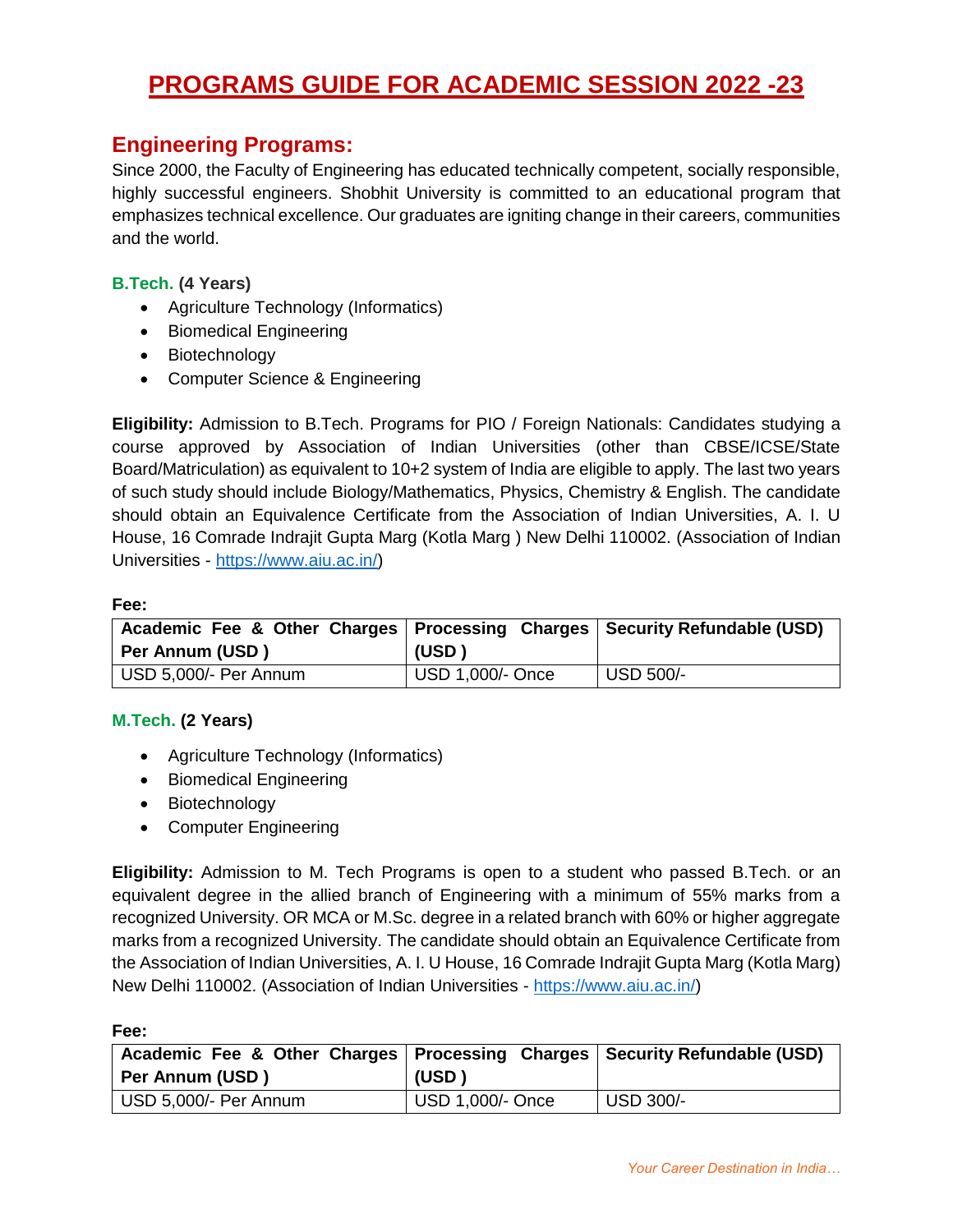### **Business Management Programs:**

The Faculty of Management - NICE Management College was established in 1995 in Meerut. It is one of the oldest in Northern India with an academic legacy of 20 years. Modern infrastructure with highly qualified faculty and job-oriented cutting edge curriculum designed in consultation with industry makes it unique.

### **MBA – Master of Business Administration (2 Years)**

- Entrepreneurship
- Strategy
- Change Management
- International Management
- Finance
- Operations Management
- Marketing
- Information Technology
- Environmental Management & Sustainability
- Business Analytics
- Agri-Business Management
- Pharmaceutical Management

**Eligibility:** Admission to MBA Program is open to candidates who have passed a Bachelor's degree or its equivalent in any discipline from a recognized university with at least 50% aggregate marks. The candidate should obtain an Equivalence Certificate from the Association of Indian Universities, A. I. U House, 16 Comrade Indrajit Gupta Marg (Kotla Marg) New Delhi 110002. (Association of Indian Universities - [https://www.aiu.ac.in/\)](https://www.aiu.ac.in/)

#### **Fee:**

**Fee:**

| Academic Fee & Other Charges   Processing Charges   Security Refundable (USD)<br>Per Annum (USD) | (USD)            |                       |
|--------------------------------------------------------------------------------------------------|------------------|-----------------------|
| USD 5,000/- Per Annum                                                                            | USD 1,000/- Once | $^{\prime}$ USD 500/- |

### **BBA – Bachelor of Business Administration (3 Years)**

- Marketing
- Finance
- Human Resource
- Operation Management
- Pharmaceutical Management

**Eligibility:** Admission to BBA Program is open to candidates who have passed Intermediate / Higher Secondary (10+2) from any approved Board. The candidate should obtain an Equivalence Certificate from the Association of Indian Universities, A. I. U House, 16 Comrade Indrajit Gupta Marg (Kotla Marg) New Delhi 110002. (Association of Indian Universities - [https://www.aiu.ac.in/\)](https://www.aiu.ac.in/)

| Academic Fee & Other Charges Per   Processing Charges   Security Refundable (USD)<br>Annum (USD) | (USD '           |                  |
|--------------------------------------------------------------------------------------------------|------------------|------------------|
| USD 2,500/- Per Annum                                                                            | USD 1,000/- Once | <b>USD 150/-</b> |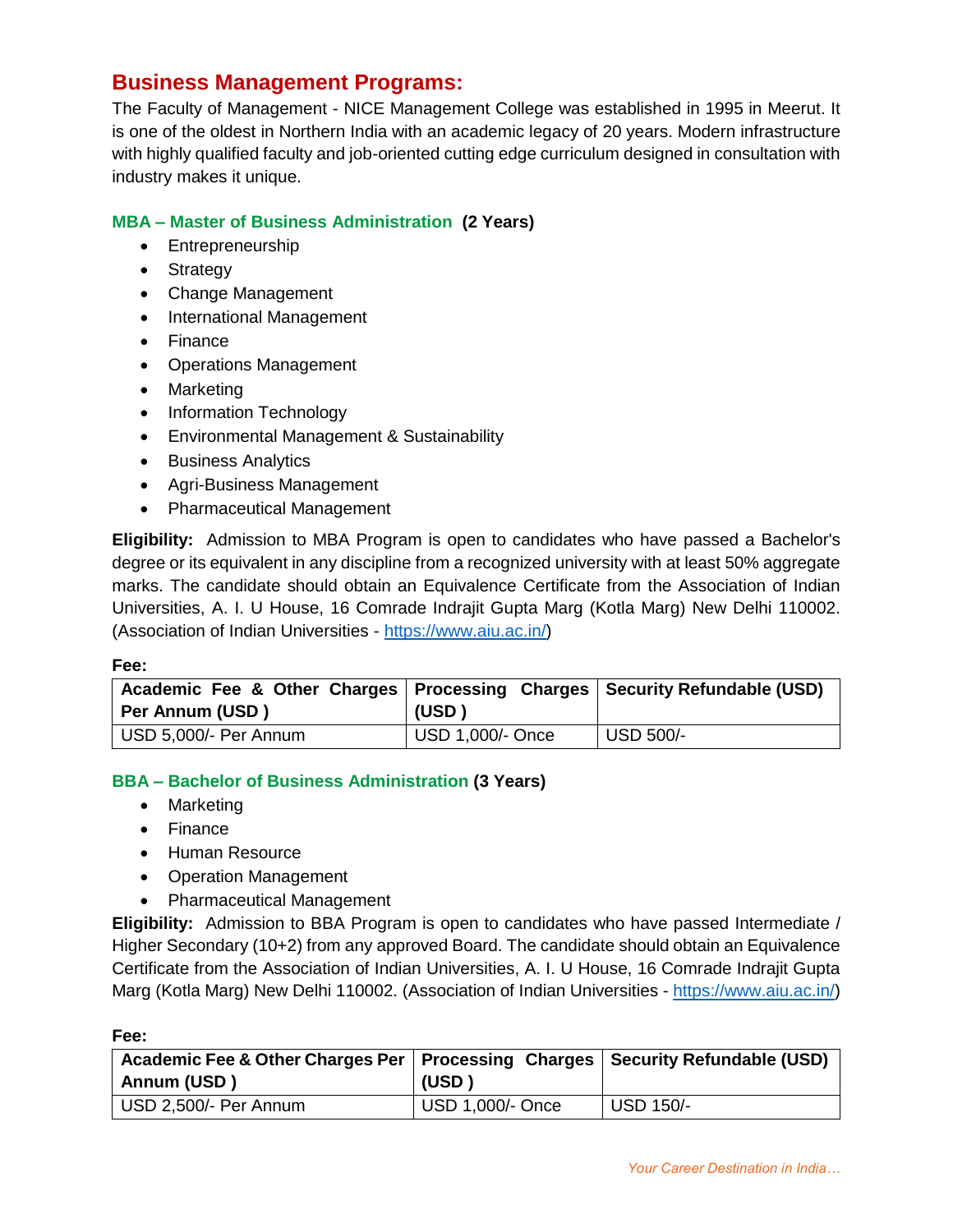### **B.A. Psychology Honors – Bachelor of Arts (3 Years)**

**Eligibility:** Admission to B.A. Programs is open to candidates who have passed (10+2) / Intermediate / Higher Secondary from any approved Board. The candidate should obtain an Equivalence Certificate from the Association of Indian Universities, A. I. U House, 16 Comrade Indrajit Gupta Marg (Kotla Marg) New Delhi 110002. (Association of Indian Universities [https://www.aiu.ac.in/\)](https://www.aiu.ac.in/)

| Academic Fee & Other Charges Per   Processing Charges   Security Refundable (USD) |                  |                  |
|-----------------------------------------------------------------------------------|------------------|------------------|
| Annum (USD)                                                                       | (USD)            |                  |
| USD 2,500/- Per Annum                                                             | USD 1,000/- Once | <b>USD 150/-</b> |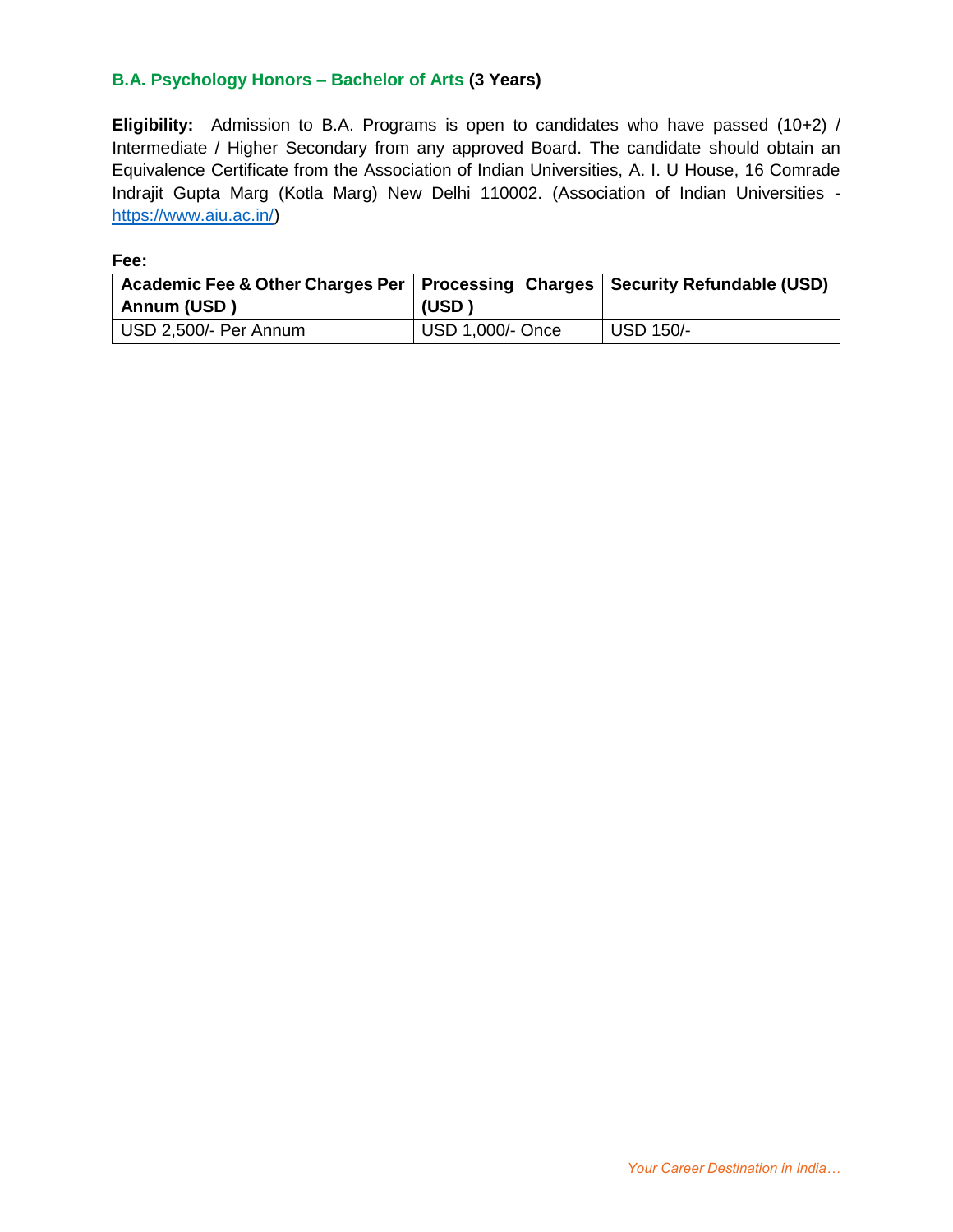### **Law Programs:**

School of Law and Constitutional Studies, Shobhit University was established in 2014. SLCS, Meerut is one of the largest law faculty in Northern India with five Integrated Law programs along with conventional LL.B., LL.M. and Ph.D. on offer. The Law programs offered by Shobhit University are recognised and approved by the Bar Council of India.

### **LL.B. Integrated (After 10+2)**

- BBA, LL.B. (Integrated 5 Years)
- B.Com, LL.B. (Integrated 5 Years)
- B.A., LL.B. (Integrated 5 Years)

**Eligibility:** Admission to B.A.,LL.B./ BBA,LL.B. / B.Com.,LL.B. Program is open to a student who passed / appeared in Intermediate / Higher Secondary (10+2) from any approved Board with 50% marks. The candidate should obtain an Equivalence Certificate from the Association of Indian Universities, A. I. U House, 16 Comrade Indrajit Gupta Marg (Kotla Marg) New Delhi 110002. (Association of Indian Universities - [https://www.aiu.ac.in/\)](https://www.aiu.ac.in/)

**Fee:**

| Academic Fee & Other Charges Per   Processing Charges   Security Refundable (USD)<br>Annum (USD) | (USD)            |           |
|--------------------------------------------------------------------------------------------------|------------------|-----------|
| USD 3,000/- Per Annum                                                                            | USD 1,000/- Once | USD 300/- |

### **LL.B. (3 Years)**

**Eligibility:** Admission to LL.B. Program is open to a student who holds a Bachelor's degree of minimum 3 years duration with minimum 50% marks from a recognized University. The candidate should obtain an Equivalence Certificate from the Association of Indian Universities, A. I. U House, 16 Comrade Indrajit Gupta Marg (Kotla Marg) New Delhi 110002. (Association of Indian Universities - [https://www.aiu.ac.in/\)](https://www.aiu.ac.in/)

| Academic Fee & Other Charges Per   Processing Charges   Security Refundable (USD) |                  |                  |
|-----------------------------------------------------------------------------------|------------------|------------------|
| Annum (USD)                                                                       | (USD)            |                  |
| USD 2,500/- Per Annum                                                             | USD 1,000/- Once | <b>USD 250/-</b> |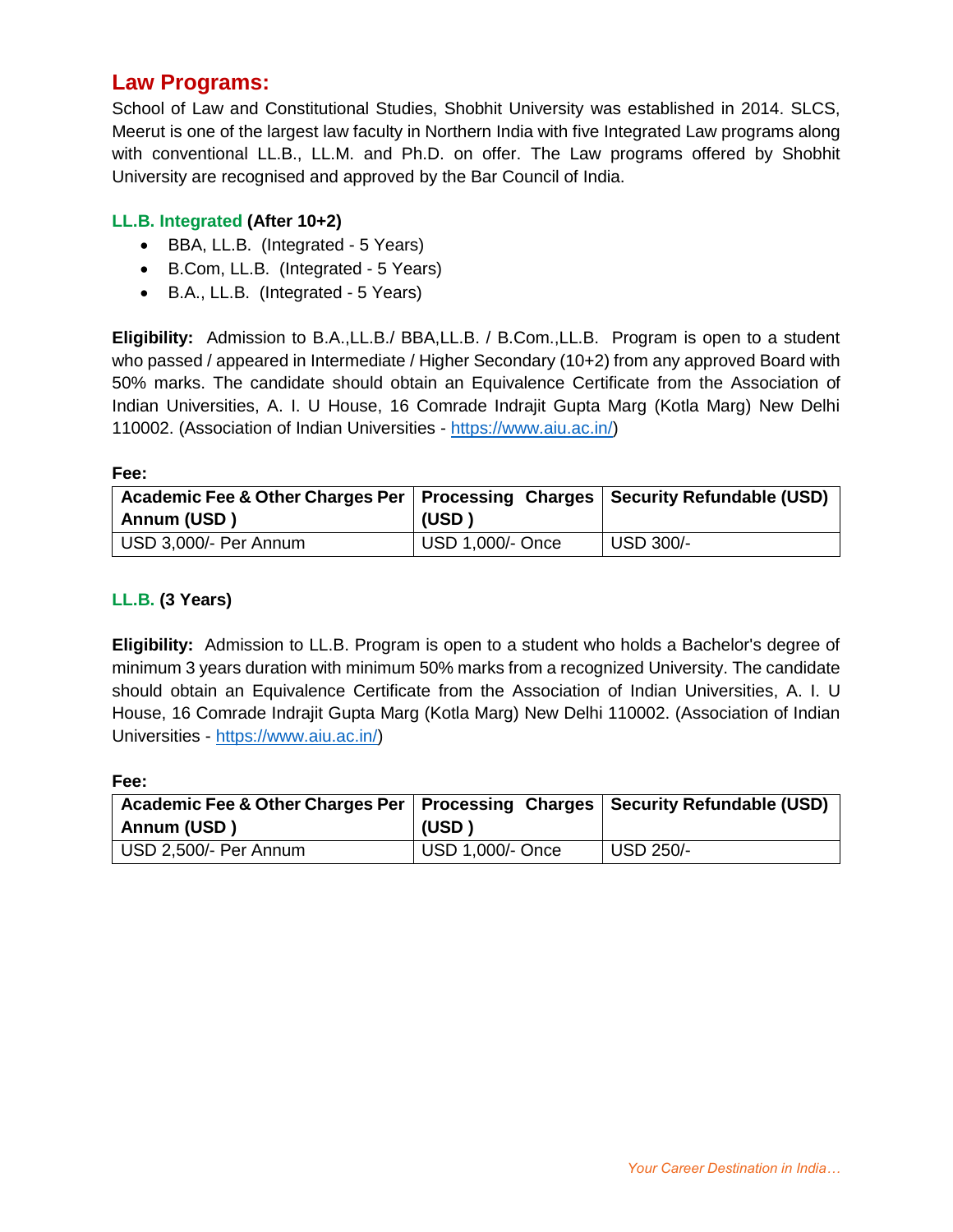### **LL.M. (2 Years)**

- Corporate and Commercial Laws
- Intellectual Property Laws
- Personal Laws
- General

**Eligibility:** Admission to LL.M. Program is open to a student who holds a LLB degree of 3 years duration with minimum 50% marks from a recognized University. The candidate should obtain an Equivalence Certificate from the Association of Indian Universities, A.I.U. House, 16 Comrade Indrajit Gupta Marg (Kotla Marg) New Delhi 110002. (Association of Indian Universities [https://www.aiu.ac.in/\)](https://www.aiu.ac.in/)

**Fee:**

| Academic Fee & Other Charges Per   Processing Charges   Security Refundable (USD) |                  |                  |
|-----------------------------------------------------------------------------------|------------------|------------------|
| Annum (USD)                                                                       | (USD)            |                  |
| USD 3,000/- Per Annum                                                             | USD 1,000/- Once | <b>USD 250/-</b> |

### **LL.M. (1 Year)**

**Eligibility:** Admission to LL.M. Program is open to a student who holds a LLB degree of 3 years duration with minimum 50% marks from a recognized University. The candidate should obtain an Equivalence Certificate from the Association of Indian Universities, A.I.U. House, 16 Comrade Indrajit Gupta Marg (Kotla Marg) New Delhi 110002. (Association of Indian Universities [https://www.aiu.ac.in/\)](https://www.aiu.ac.in/)

| I<br>× | ۰.<br>×<br>۰. |  |
|--------|---------------|--|

| Academic Fee & Other Charges Per   Processing Charges   Security Refundable (USD) |                  |                  |
|-----------------------------------------------------------------------------------|------------------|------------------|
| Annum (USD)                                                                       | (USD)            |                  |
| USD 4,000/- Per Annum                                                             | USD 1,000/- Once | <b>USD 200/-</b> |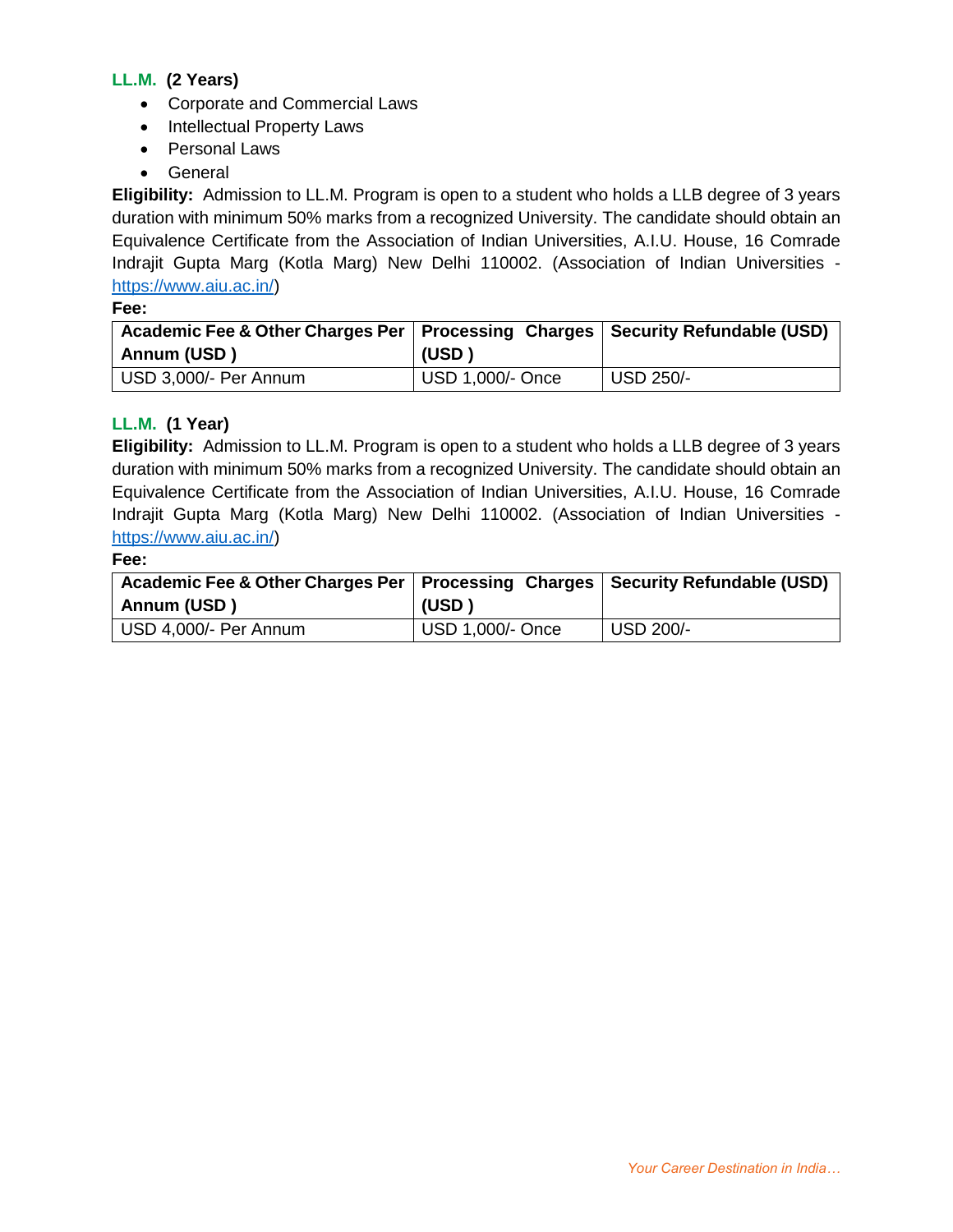### **Computer Application Programs:**

Since 1998, the Faculty of Computer Application has grown in the infrastructure in terms of space, hardware, software communications and manpower and is in process of growth as per rapidly changing technological developments. The students of this department have found their placement in the global market.

### **MCA – Master of Computer Application (3 Years)**

Specialization:

- Advanced Computing
- Cloud Computing
- Internet of Things
- Network and Information Security
- Data Science & Machine Intelligence

**Eligibility:** Admission to MCA Program is open to candidates who hold a Bachelor's degree of minimum 3 years duration of a recognized University with 50% marks in aggregate and had mathematics as one of the subjects at 10+2 level or at graduation. The candidate should obtain an Equivalence Certificate from the Association of Indian Universities, A. I. U House, 16 Comrade Indrajit Gupta Marg (Kotla Marg) New Delhi 110002. (Association of Indian Universities [https://www.aiu.ac.in/\)](https://www.aiu.ac.in/)

#### **Fee:**

| Academic Fee & Other Charges Per   Processing Charges   Security Refundable (USD)<br>Annum (USD) | (USD)            |                        |
|--------------------------------------------------------------------------------------------------|------------------|------------------------|
| USD 3,000/- Per Annum                                                                            | USD 1,000/- Once | $\overline{USD}$ 300/- |

### **BCA – Bachelor of Computer Application (3 Years)**

Specialization:

- Programming Languages
- Database Management
- Accounting Application
- System Analysis
- Internet Technologies

**Eligibility**: Admission to BCA Program is open to candidates who have passed (10+2) / Intermediate / Higher Secondary from any approved Board and had mathematics as one of the subjects at 10 level. The candidate should obtain an Equivalence Certificate from the Association of Indian Universities, A. I. U House, 16 Comrade Indrajit Gupta Marg (Kotla Marg) New Delhi 110002. (Association of Indian Universities - [https://www.aiu.ac.in/\)](https://www.aiu.ac.in/)

| Academic Fee & Other Charges Per   Processing Charges   Security Refundable (USD) |                  |           |
|-----------------------------------------------------------------------------------|------------------|-----------|
| Annum (USD)                                                                       | (USD '           |           |
| USD 2,500/- Per Annum                                                             | USD 1,000/- Once | USD 150/- |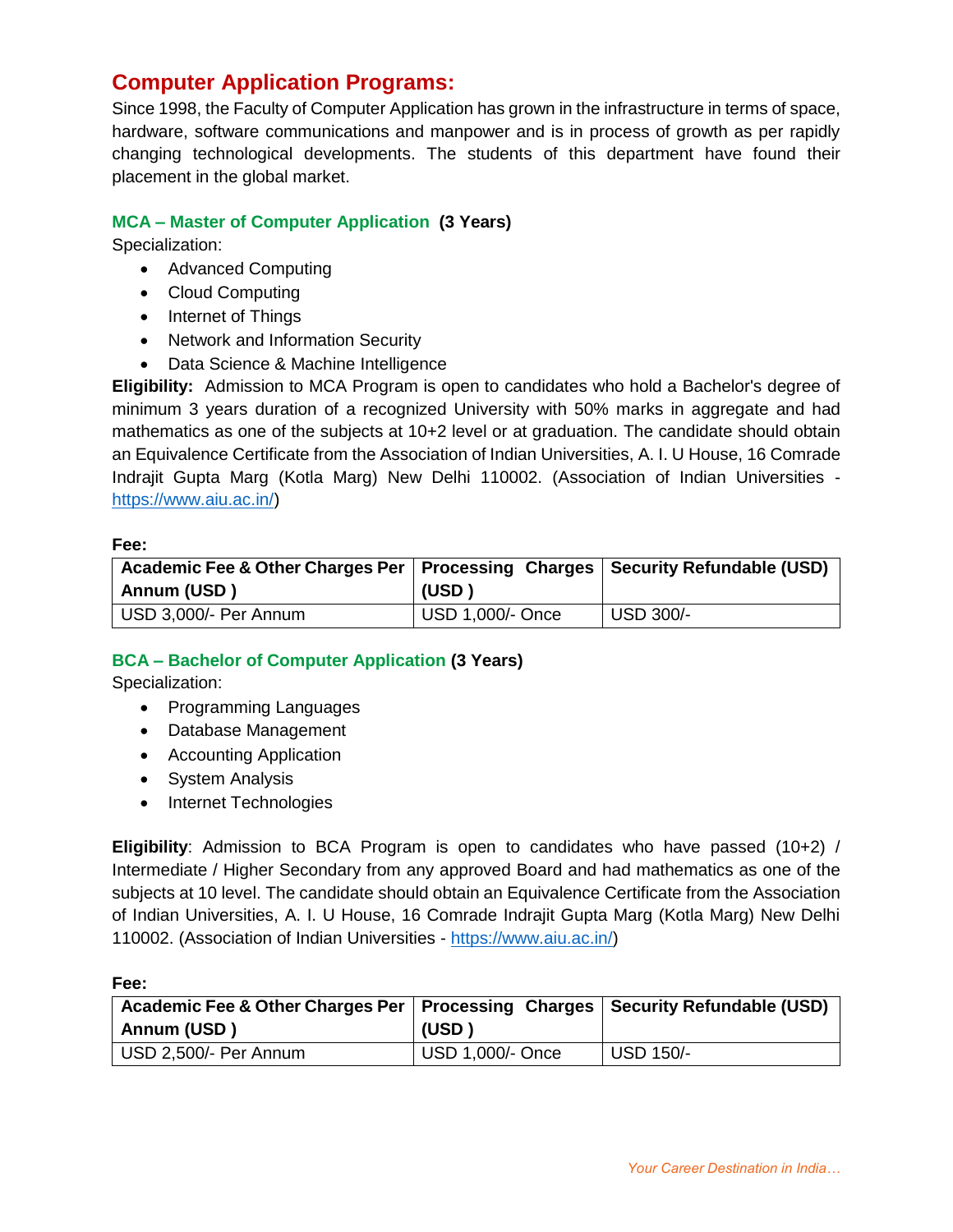### **Basic and Applied Science Programs:**

The Faculty of Basic and Applied Sciences, established in 2007 is a diverse set of departments that includes the Mathematics, and as well as Biotechnology, Microbiology, Biomedical, and Bio-Informatics.

### **M.Sc. – Master of Science (2 Years)**

- Biomedical
- Biotechnology
- Bio-Informatics
- Microbiology
- Mathematics

**Eligibility:** Admission to M.Sc. Programs is open to a Graduate from a recognized university in the relevant/ allied branch. The candidate should obtain an Equivalence Certificate from the Association of Indian Universities, A. I. U House, 16 Comrade Indrajit Gupta Marg (Kotla Marg) New Delhi 110002. (Association of Indian Universities - [https://www.aiu.ac.in/\)](https://www.aiu.ac.in/)

#### **Fee:**

| Academic Fee & Other Charges Per   Processing Charges   Security Refundable (USD) |                  |                  |
|-----------------------------------------------------------------------------------|------------------|------------------|
| Annum (USD)                                                                       | (USD)            |                  |
| USD 3,000/- Per Annum                                                             | USD 1,000/- Once | <b>USD 150/-</b> |

### **B.Sc. Agriculture Honors – Bachelor of Science (4 Years)**

**Eligibility:** Admission to B.Sc. Program is open to candidates who have passed (10+2) / Intermediate / Higher Secondary from any approved Board with PCM/PCB. The candidate should obtain an Equivalence Certificate from the Association of Indian Universities, A. I. U House, 16 Comrade Indrajit Gupta Marg (Kotla Marg) New Delhi 110002. (Association of Indian Universities - [https://www.aiu.ac.in/\)](https://www.aiu.ac.in/)

| Academic Fee & Other Charges Per   Processing Charges   Security Refundable (USD) |                  |                  |
|-----------------------------------------------------------------------------------|------------------|------------------|
| Annum (USD)                                                                       | (USD)            |                  |
| USD 2,500/- Per Annum                                                             | USD 1,000/- Once | <b>USD 150/-</b> |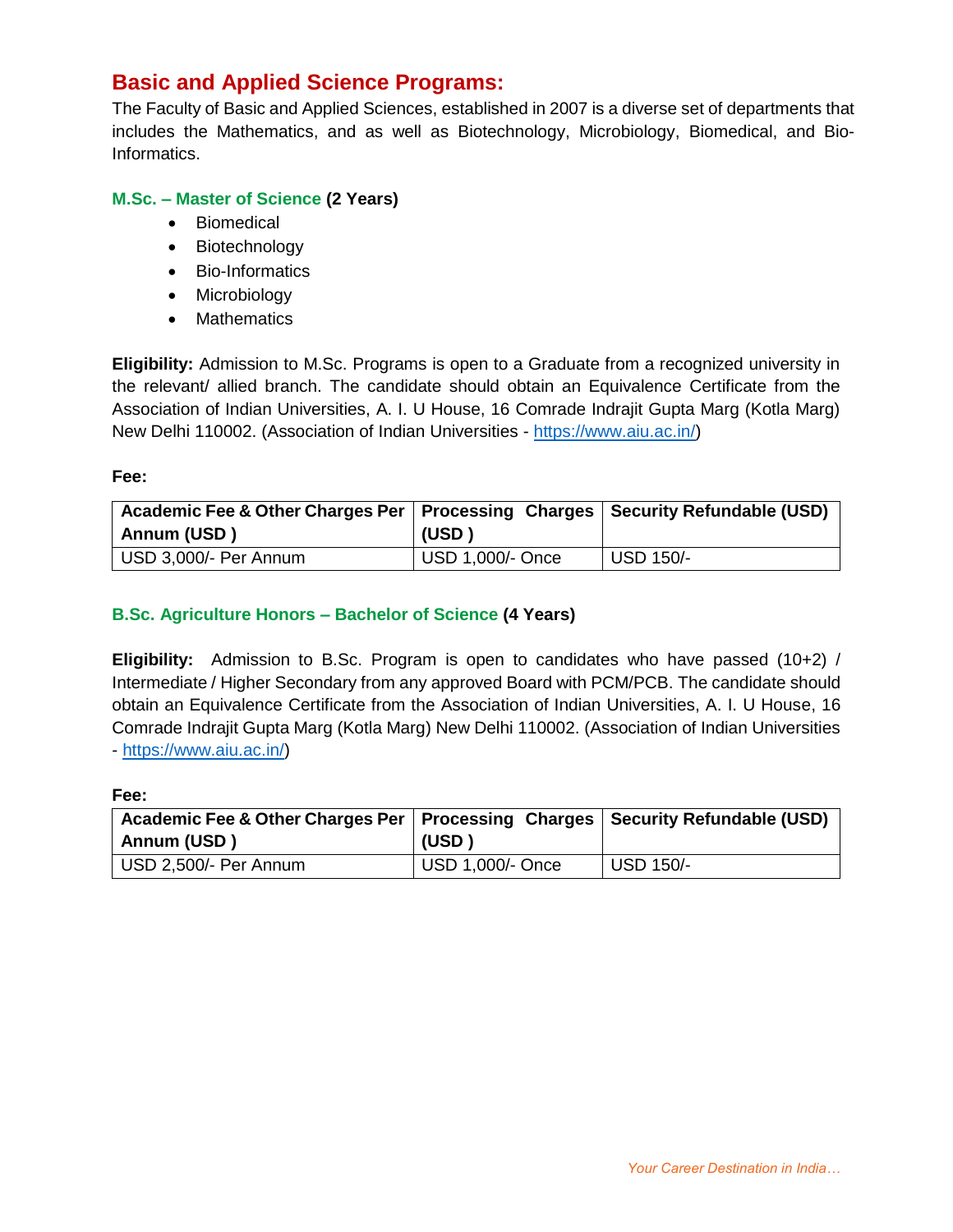The complete application form, along with all academic documents and a payment of nonrefundable application processing charges USD 25 only should be submitted at the following address:

#### **Director International**

### **Shobhit University**

Corporate Office : University Tower Institutional Area, Pocket-B, Mayur Vihar Phase-II, NEW DELHI - 110091, INDIA Fax : +91-11-43205511 E: [international@shobhituniversity.ac.in](mailto:international@shobhituniversity.ac.in) **[More Information](http://inovas.in/international/)**

### **VISA**

Students intending to study in Shobhit University in India can obtain a STUDY VISA for the duration of the course, to which they have been admitted by the University, from the nearest Indian Consulate, Embassy or High Commission on producing following documents:

- A Valid Passport
- A Letter from the institution confirming admission
- Course Fees receipt from Shobhit University
- Medical Insurance Cover
- Indian Mission in Country of residence

#### **WHAT TO BRING**

There are international students from different countries at the Shobhit University, Meerut, India, and students from different countries will want or need to bring slightly different things with them. We've compiled a list of the essential items that all international students should bring.

#### **The essentials**

Be certain that you have packed  $-$  and have easy access to  $-$  all of the following items before coming to the India:

- your Letter of Acceptance
- enough money for tuition fees, accommodation and living expenses
- a valid passport and visa (if necessary)
- travel insurance and health insurance
- travellers cheques or Indian Rupees for the first few weeks you're in the India
- all the information we've provided (enrolment and accommodation information, and the student handbook Essential )
- documentary evidence of your finances and references from your bank
- documentary evidence that you have enough money to support yourself
- evidence of your qualifications (usually original certificates with certified translations where appropriate)
- information from your doctor about any medical condition you have and prescribed drugs you need to take
- any original documents required for enrolment (original qualifications certificates, IELTS/TOEFL documents, letters of reference)
- if you paid your fees into the University account, proof of this
- driver's licence (if you have one)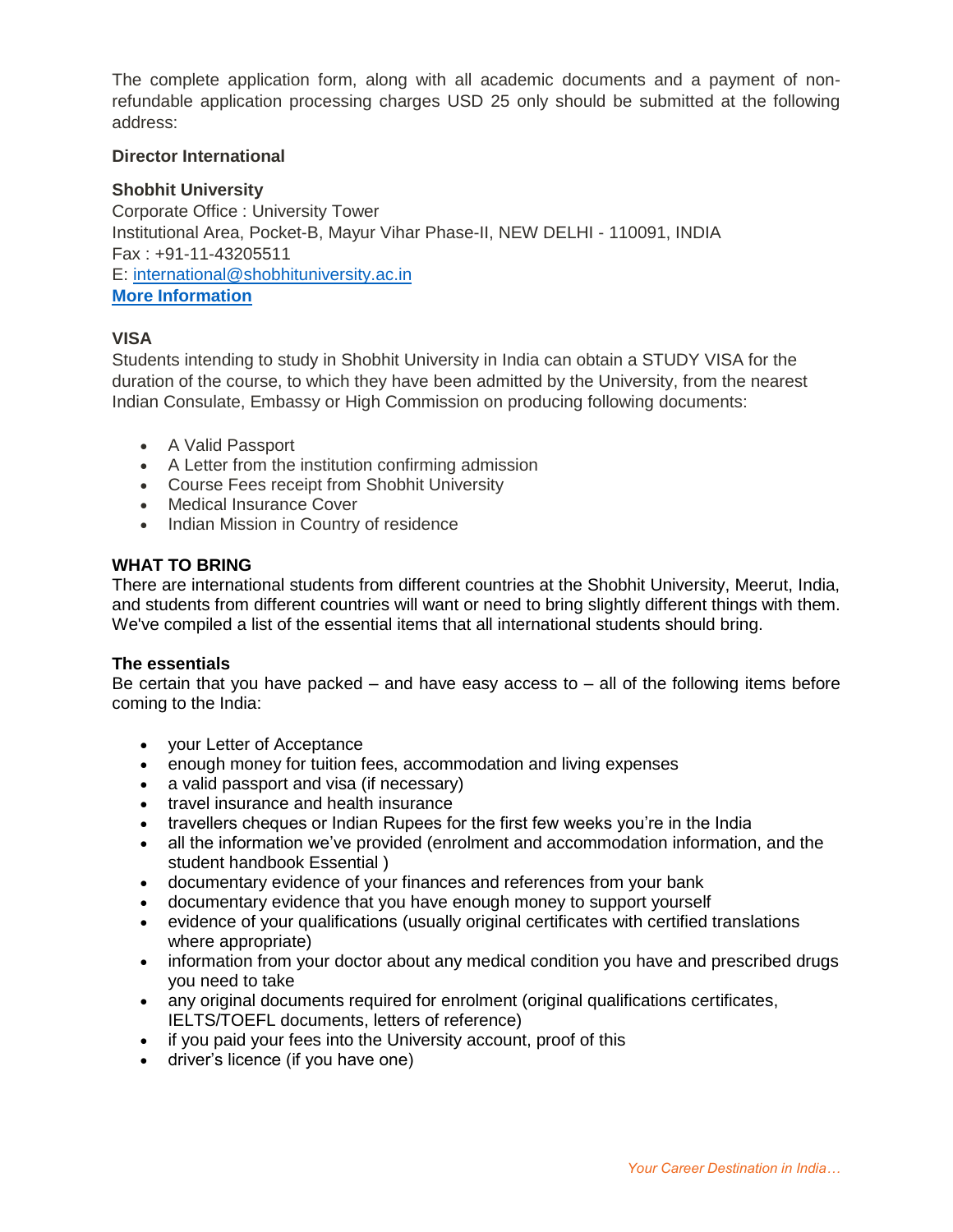### **International Students**

INDIA has always been an experience for anyone who has ever visited this exceptional nation. It is a land full of culturally diverse people, with each culture being unique and rich, and with a history and identity of its own. India is the land of Himalayas, a range of nature in all its glory. While numerous monuments in India are examples of human splendor and perfection, it is believed that most moving pieces of architecture are in India. India is home to many religions with all Indians celebrating religious festivals and occasions together.

The University welcomes foreign students at its lush green academic residential campus, located at Meerut. Students from countries such as Tanzania, Uganda, Kenya, Mongolia, Vietnam, Oman, Dubai, and Nepal have already studied with us. Various courses offered and eligibility to the courses is listed in the Admission Booklet. Students are advised to select the right course and check their eligibility carefully.

The Fees are payable on annual basis. The University will not accept any cheque or cash. Fees could be paid either through crossed Demand Draft in favour of Shobhit University, payable at Meerut, Uttar Pradesh, India or money transfer through bank which is to be done before the commencement of Semester. In India the only currency accepted is INR but for the convenience, international students may deposit fees in USD also.

### **Bank Details :**

| Name of Account:       | <b>Shobhit Institute of Engineering &amp; Technology (Shobhit University)</b> |  |  |
|------------------------|-------------------------------------------------------------------------------|--|--|
| Address:               | NICE Society Campus, Dulhera Marg, Roorkee Road, Meerut                       |  |  |
| <b>Bank Name:</b>      | <b>Union Bank of India</b>                                                    |  |  |
| Bank: Address:         | Union Bank of India, Shastri Nagar, Meerut, Uttar Pradesh, India              |  |  |
| Account No.:           | 496604010029158                                                               |  |  |
| <b>IFSC/RTGS Code:</b> | <b>UBIN0549665</b>                                                            |  |  |
| Swift Code:            | <b>UBININBBMRT</b>                                                            |  |  |
| <b>MICR Code:</b>      | 250026007                                                                     |  |  |
| <b>Branch Code:</b>    | 549665                                                                        |  |  |

### **Top 10 reasons for choosing India & Shobhit University as a destination for education**

- $\checkmark$  Safe Environment Indian Constitution follows a policy of Non-discrimination, and believes in providing equal opportunities to every individual.
- $\checkmark$  World Centre For Education For centuries, India has been the global center for education.
- **Global Recognition** Fortune 500 Companies recruit from Indian Campuses regularly.
- $\checkmark$  **Quality Education** Indian education is known and appreciated globally for its quality standards. Shobhit University is ISO 9001:2008 certified Centre of Excellence providing quality education to its students.
- **Welcoming Environment** A cosmopolitan country, India extends an unbiased welcome to students from all nationalities. Our University, located in close proximity to New Delhi provides excellent working and teaching environments.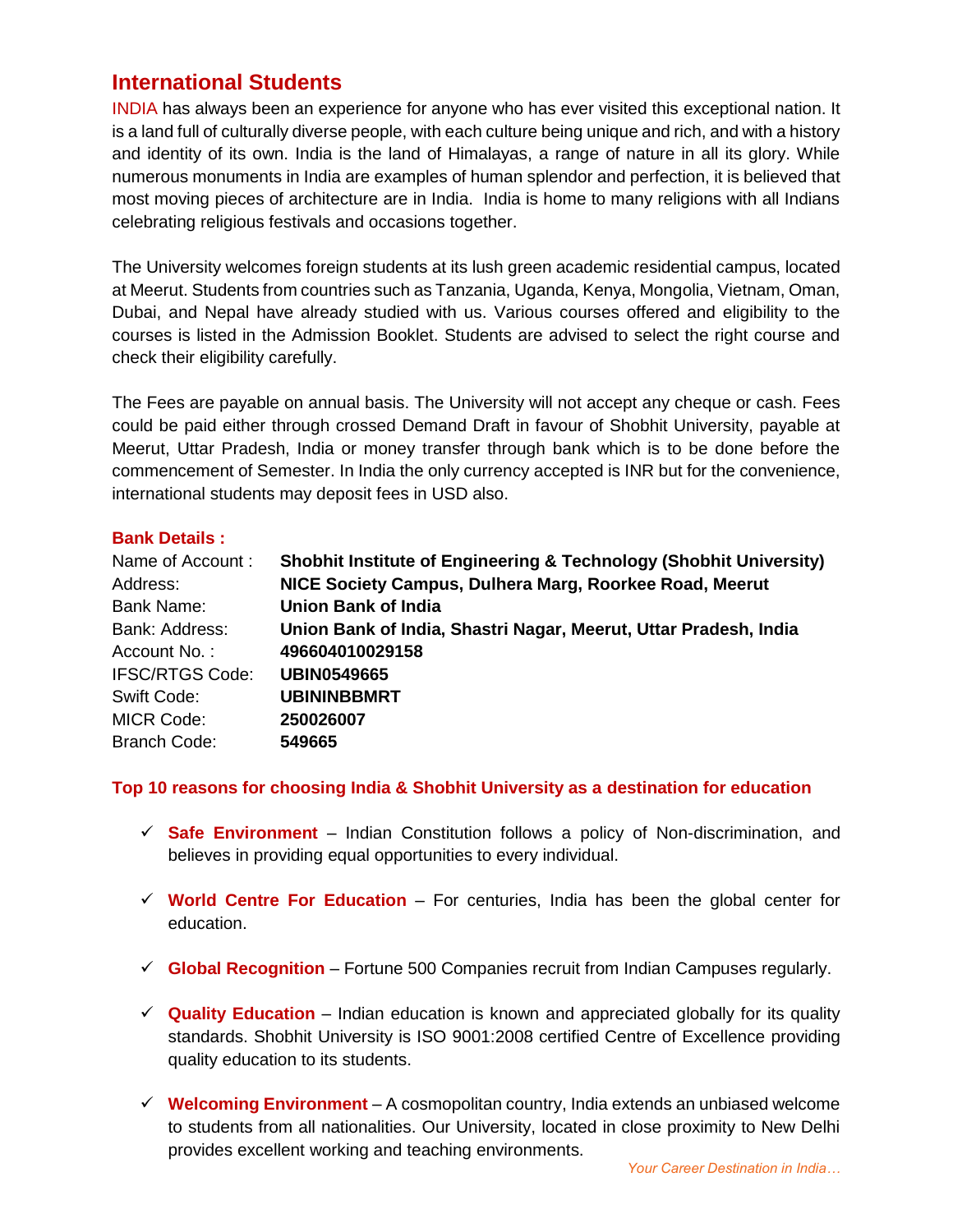- **All Round Development** We organize cultural festivals, sports meets, workshops and seminars for all round development of our students.
- $\checkmark$  English Medium India is the third largest English speaking population in the world. Our medium of instruction is English. For students who come from non-English speaking countries, we organize one-year International Foundation Course in English before admitting to a technical course.
- $\checkmark$  **Affordability** As compared to UK & USA, we offer quality education at most reasonable costs.
- **Personal Approach** We believe in a personalized approach to teaching. For every 10 students, a faculty designated as 'Personal Mentor' takes care of academic and personal problems of students on a continuous basis.
- **The University-Industry Interaction** India has a large base of Industries. Our academic programs have a tremendous scope for relevant projects available in the country (both in-house and outsourced).

### **Free Airport Pick-up Service**

The FREE service is available to fresh students on their first arrival. After a student secures admission, he/she is sent "On-Campus Arrival Form". Once students have obtained their Student VISA and confirmed their travel arrangements, they should send the "On-Campus Arrival Form" to the institution at least 4 days prior to the arrival of student. Arrangements are made for a pickup at the New Delhi International Airport, as well as transportation to Meerut campus from New Delhi Airport is organized.